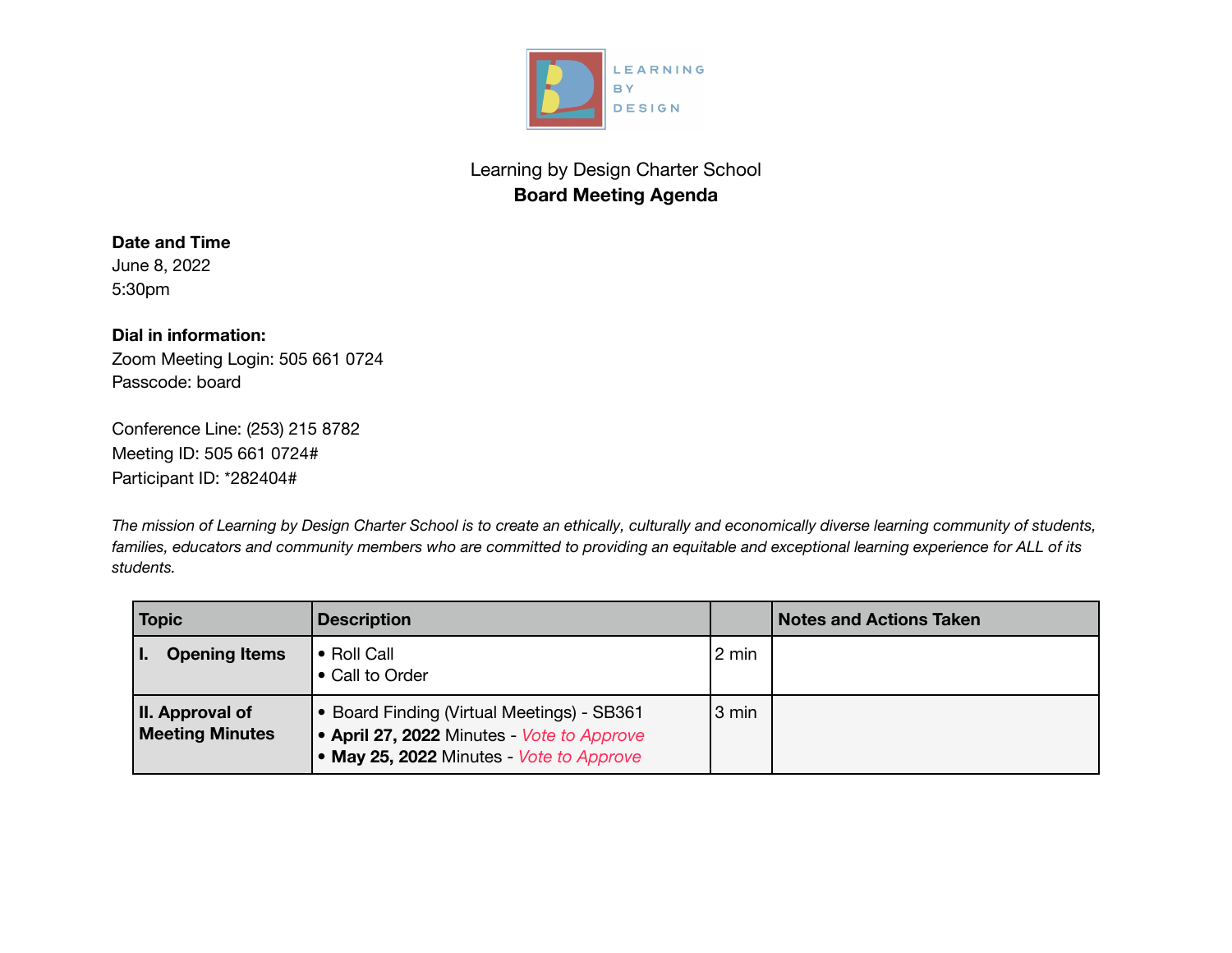| <b>Topic</b>                                                   | <b>Description</b>                                                                                                                                                                                                                                                                                                                                                                                                                                                                                                                                                                                       |           | <b>Notes and Actions Taken</b> |
|----------------------------------------------------------------|----------------------------------------------------------------------------------------------------------------------------------------------------------------------------------------------------------------------------------------------------------------------------------------------------------------------------------------------------------------------------------------------------------------------------------------------------------------------------------------------------------------------------------------------------------------------------------------------------------|-----------|--------------------------------|
| III. Budget, Finance,<br>and Compliance<br><b>Reporting</b>    | • Review of March and April 2022 Financials -<br>Balance Sheet, Income Statement, Cash Flow<br>Statement - Vote to Approve<br>• Selection of Auditor - Vote to Approve<br>• EPA Resolution - Vote to Approve<br>(IT IS RESOLVED that the Education Protection<br>Account funds to be received by Learning By<br>Design in FY 2021-2022 in the estimated amount<br>of \$20,182 will be used solely for instructional<br>non-administrative expenses)<br>• Budget Review and Approval - Vote to Approve<br>• LACOE Contract to Participate in School-Based<br>COVID-19 Testing 2020-2023 - Vote to Approve | 10<br>min |                                |
| <b>IV. Executive</b><br><b>Director Updates</b>                | • Bank Account Update<br>• LCAP Public Hearing and Review                                                                                                                                                                                                                                                                                                                                                                                                                                                                                                                                                |           |                                |
| V. School<br><b>Instruction and</b><br><b>Programs Updates</b> |                                                                                                                                                                                                                                                                                                                                                                                                                                                                                                                                                                                                          | $15$ min  |                                |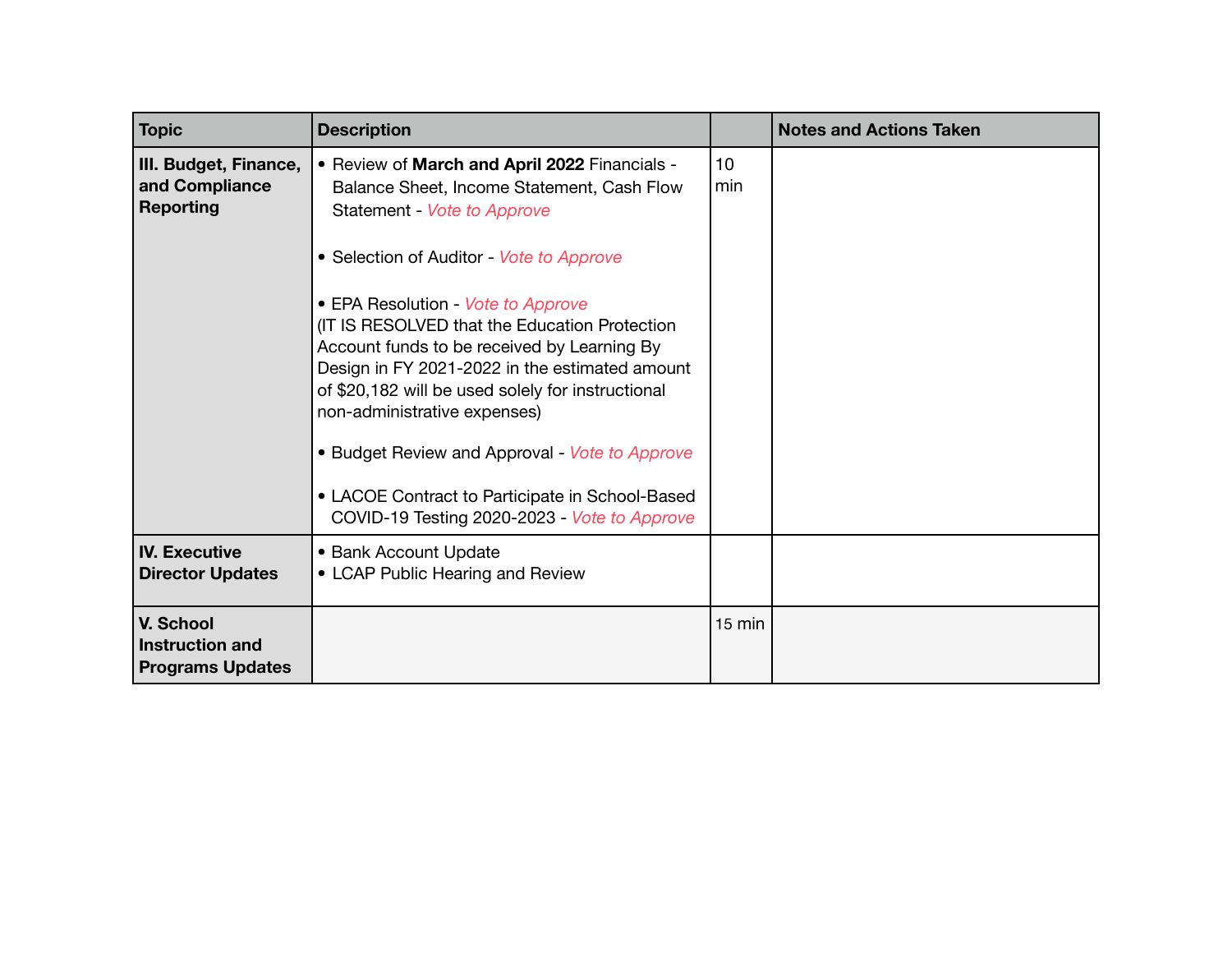| <b>Topic</b>                                | <b>Description</b>                                                                                                                                                                                                                                                                                                                                                                                                                                                                                                           |                  | <b>Notes and Actions Taken</b> |
|---------------------------------------------|------------------------------------------------------------------------------------------------------------------------------------------------------------------------------------------------------------------------------------------------------------------------------------------------------------------------------------------------------------------------------------------------------------------------------------------------------------------------------------------------------------------------------|------------------|--------------------------------|
| <b>VI. Board Business</b><br>and Projects   | <b>Projects to Support Coming Soon</b><br>• Finance Committee Share out<br>• Fiscal Policies Ad Hoc Committee - Meeting<br>update and recommendations<br>• State Testing (CAASPP, CAST, PE, ELPAC)<br>• NWEA<br>• Lion King Play<br>• Friday Fun Day<br>• Graduation<br>• Student Exhibition and Open House - May 26th<br>• Summer School - GPSN Grant - \$5,000<br>• Fiscal Policies and Procedures<br>• Employee Handbook<br>• Credit Card<br>• CSMC Renewed Contract<br>$\bullet$ Title IX<br>• Suicide Prevention Policy | $15 \text{ min}$ |                                |
| <b>VII. Board Member</b><br><b>Comments</b> |                                                                                                                                                                                                                                                                                                                                                                                                                                                                                                                              |                  |                                |
| <b>VIII. Public</b><br><b>Comments</b>      |                                                                                                                                                                                                                                                                                                                                                                                                                                                                                                                              |                  |                                |
| IX. Adjournment                             |                                                                                                                                                                                                                                                                                                                                                                                                                                                                                                                              |                  |                                |

| <b>Board</b> | <b>Attendance</b> | <b>Vote</b> |  |  |
|--------------|-------------------|-------------|--|--|
| Angela Brown |                   |             |  |  |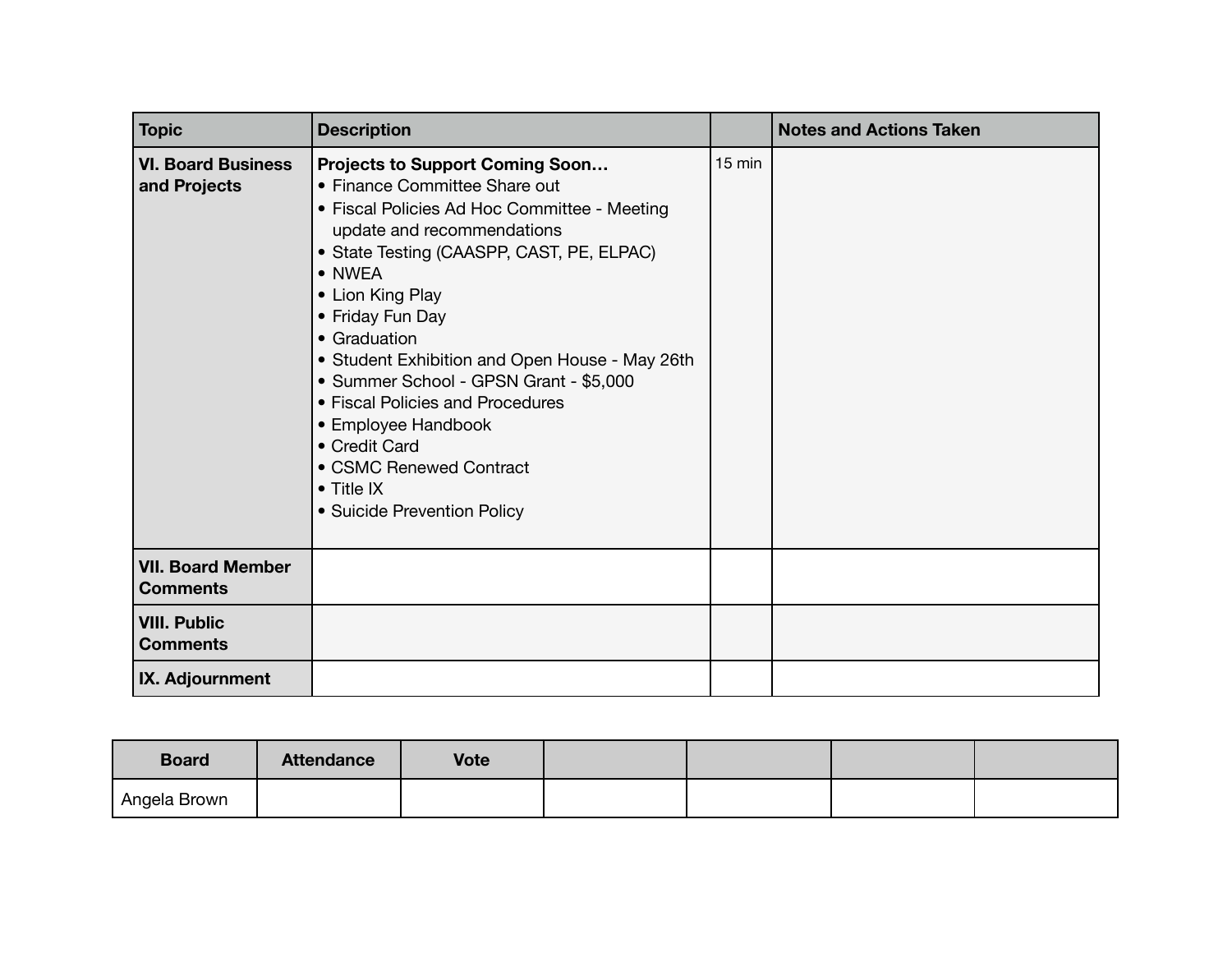| Ashlye Durrell          |  |  |  |  |  |  |
|-------------------------|--|--|--|--|--|--|
| Larry Jacobs            |  |  |  |  |  |  |
| Earl Turner             |  |  |  |  |  |  |
| Rasheeda<br>Washington  |  |  |  |  |  |  |
| <b>LbD Leadership</b>   |  |  |  |  |  |  |
| Charla<br>Austin-Harris |  |  |  |  |  |  |
| Tawny Laskar            |  |  |  |  |  |  |

## **All votes will be noted as follows: Y = Yes, N = No, A = Abstain**

\*\*\*

This legislative body conducts business under the meeting requirements of the Ralph M. Brown Act. MEETING AGENDA & RELATED MATERIALS

Agendas for regular board meetings as defined by the Brown Act will be posted at the meeting site and the legislative body's website, if applicable, 72 hours prior to the start of the meeting. Agendas for special meetings as defined by the Brown Act will be posted at the meeting site and the legislative body's website, if applicable, 24 hours prior to the start of the meeting. Materials relating to an agenda topic that is a matter of public record in open session, will be made available for public inspection 72 hours prior to the start of the meeting, or, alternatively, when the materials are distributed to at least a majority of board members.

#### THE ORDER OF BUSINESS MAY BE CHANGED WITHOUT NOTICE

Notice is hereby given that the order of consideration of matters on this agenda may be changed without prior notice.

#### REASONABLE LIMITATIONS MAY BE PLACED ON PUBLIC TESTIMONY

The Governing Board's presiding officer reserves the right to impose reasonable time limits on public testimony to ensure that the agenda is completed.

#### SPECIAL PRESENTATIONS MAY BE MADE

Notice is hereby given that, consistent with the requirements of the Bagley-Keene Open Meeting Act, special presentations not mentioned in the agenda may be made at this meeting. However, any such presentation will be for information only.